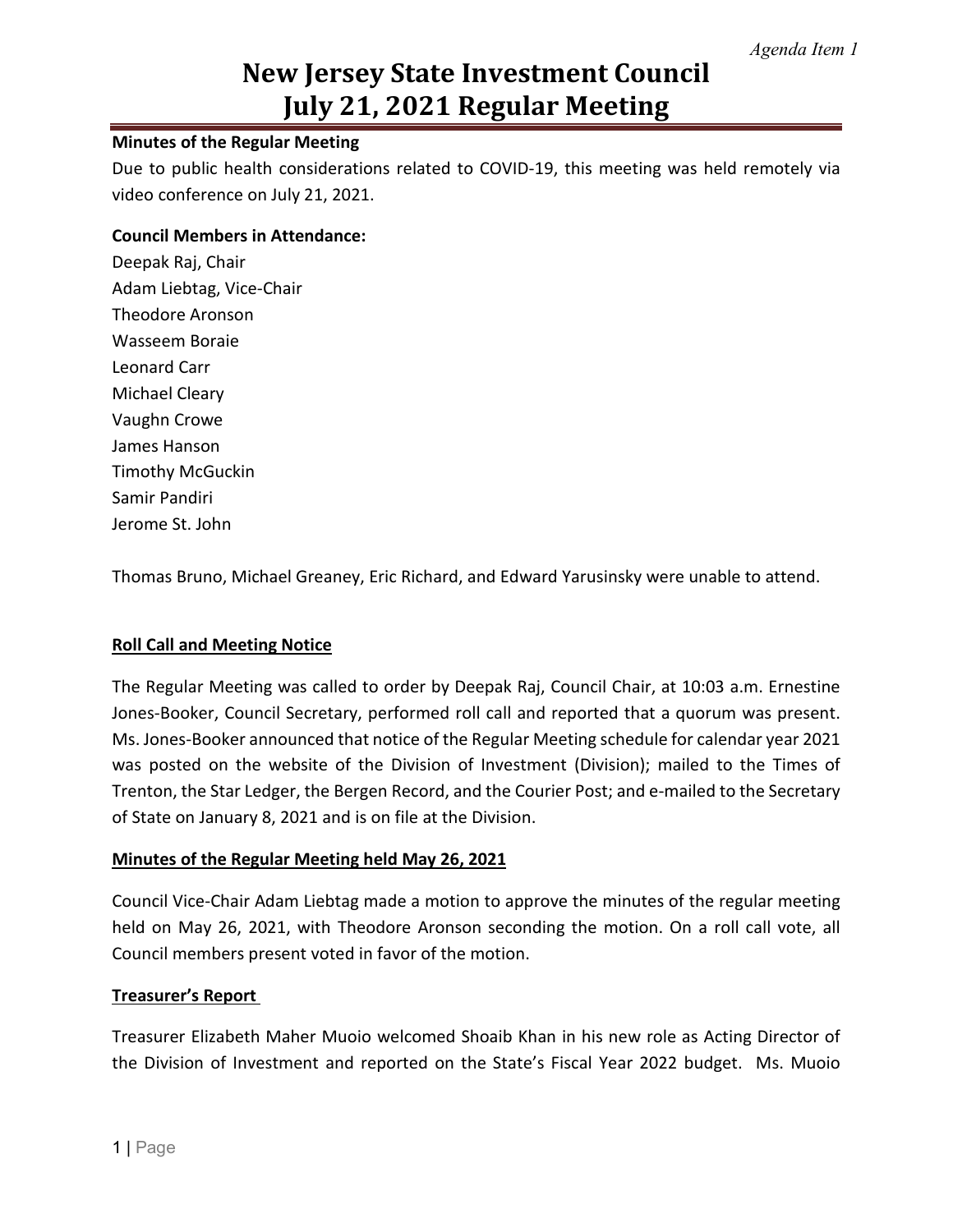thanked the Council and the Division for their work in investing pension fund assets. Mr. Raj and Mr. Liebtag in turn thanked the Treasurer and Governor for their support.

Wasseem Boraie and Vaughn Crowe joined the meeting at this time.

#### **Election of Nominating Committee**

Mr. Raj called for nominations for Council members to serve on the Nominating Committee. Samir Pandiri nominated Timothy McGuckin, Michael Cleary, and Mr. Aronson as candidates to serve on the Council's nominating committee. Chair Raj asked the Council if there were any additional nominations. Hearing none, Mr. Raj asked for motion to approve the nominations. Mr. Cleary made a motion to elect Mr. McGuckin, which motion was seconded by Mr. Aronson. On a roll call vote, all Council members present voted in favor of the motion, except for Mr. Liebtag, Mr. McGuckin and Mr. Raj, who abstained. Mr. Aronson made a motion to approve the nomination of Mr. Cleary, which was seconded by Mr. McGuckin. On a roll call vote, all Council members present voted in favor of the motion, except for Mr. Cleary, Mr. Liebtag and Mr. Raj, who abstained. Mr. Cleary made a motion to approve the nomination of Mr. Aronson, which motion was seconded by Mr. Crowe. On a roll call vote, all members of the Council who were present voted in favor of the motion, except for Mr. Aronson, Mr. Liebtag and Mr. Raj, who abstained.

#### **Director's Report**

Acting Director Shoaib Khan summarized the Director's Report, providing an update on capital markets, reporting on pension fund performance, and describing asset class allocations. In response to a question from Mr. Cleary, Mr. Khan stated that fiscal year end returns for Fiscal Year 2021 were in the process of being finalized and would be discussed at the next Council meeting in September. In response to a question from Jerome St. John, Mr. Khan described the reporting of investment returns in foreign currencies.

Suzanne Hannigan of the Division reported the outcome of ExxonMobil Corporation's proxy vote at its 2021 annual shareholder meeting. Mr. Khan notified the Council of modifications and clarifications to the pension fund's investments in Magenta Fund Ltd., Stonepeak Infrastructure Fund IV LP, and certain alternative investment funds managed by Neuberger Berman, Owl Rock Capital Group and Dyal Capital Partners.

James Hanson joined the meeting at this time.

#### **Cash Management Administrative Fund Fee**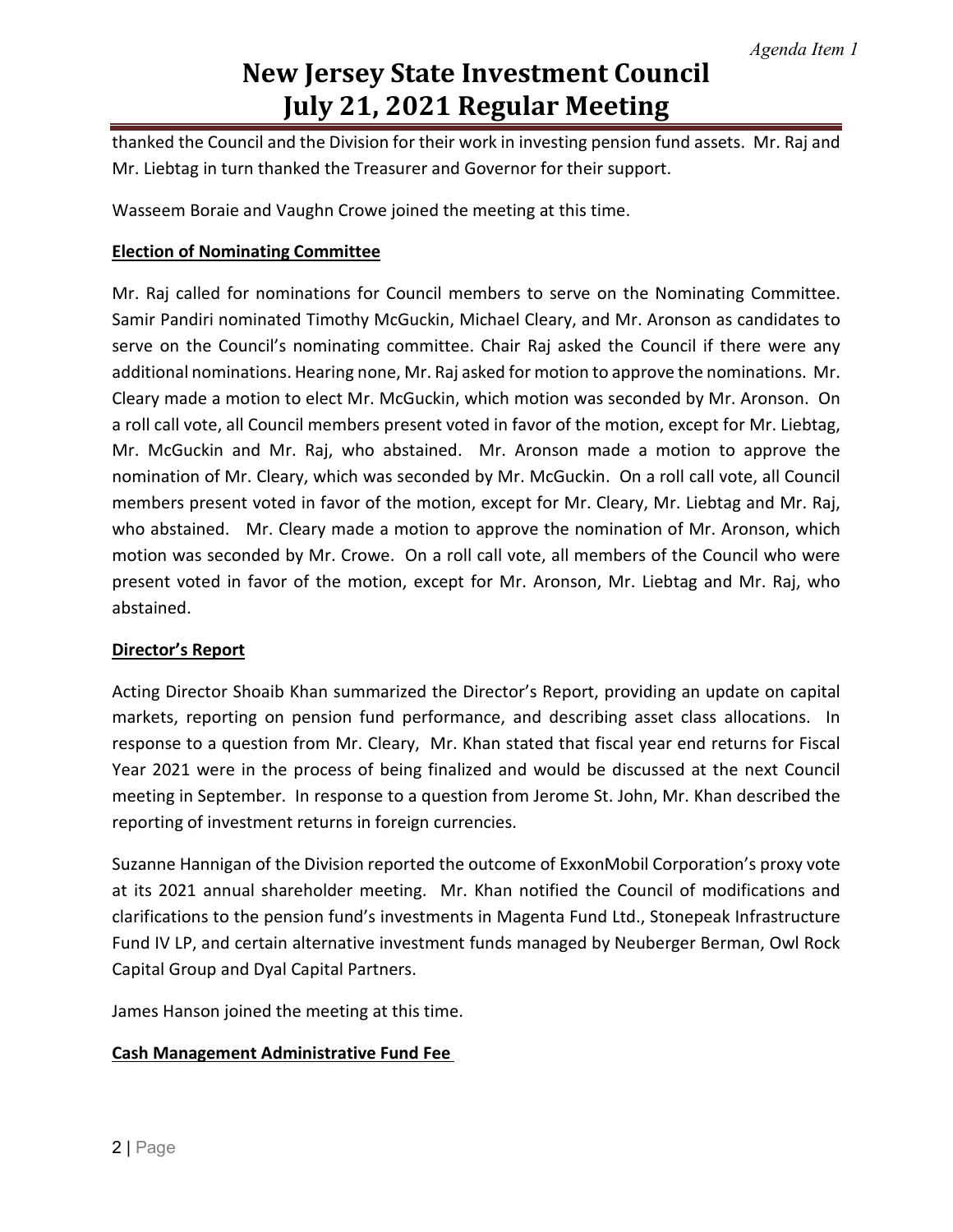Mr. Khan reported that the Division temporarily reduced the administrative fee charged to Otherthan-State participants in the State of New Jersey Cash Management Fund from five basis points to one basis point effective June 22, 2021 for a period of up to six months. He stated that the temporary fee reduction resulted in an increase of the yield for Other-than-State participants and will be reevaluated by the Division prior to expiration.

### **Verbal Report on Qualified Independent Representative (QIR) Policy**

Lynn Jahn of the Division reported to the Council regarding the Division's Qualified Independent Representative (QIR) Policy, stating that the Division received all of the required representations from the relevant QIRs and that the Division was in compliance with the QIR Policy.

## **Proposed RFP for High Yield Fixed Income Advisers**

Mr. Khan reported the Division's intent to issue a Request for Proposals (RFP) for investment advisers within the high yield fixed income asset class pursuant to the Council's procurement procedures.

### **Selection of Consultant for General Consulting Services**

Gina Costello of the Division summarized the bid selection process for general consulting services pursuant to the Council's procurement procedures, and reported that the Division selected RVK as its new general consultant.

Kristen Doyle and Raneen Jalajel of Aon thanked the Division and Council for its partnership spanning over nine years and offered to assist in the transition to a new consultant. Mr. Raj thanked the Aon representatives for their many years of service, for their professionalism, and for sharing their insight with the Council and the Division. Tony Johnson, Jim Voytko, and Jordan Cipriani of RVK introduced themselves to the Council.

### **Investments**

### *TPG Rise Climate – Private Equity*

Jared Speicher and Ting Yang of the Division presented an investment of up to \$200 million in TPG Rise Climate, L.P., a private equity fund focused on investment opportunities in climate change. Ms. Yang described the fund's investment strategy and investment team and the material terms of the investment. In response to a question from Mr. Cleary, Mr. Khan confirmed